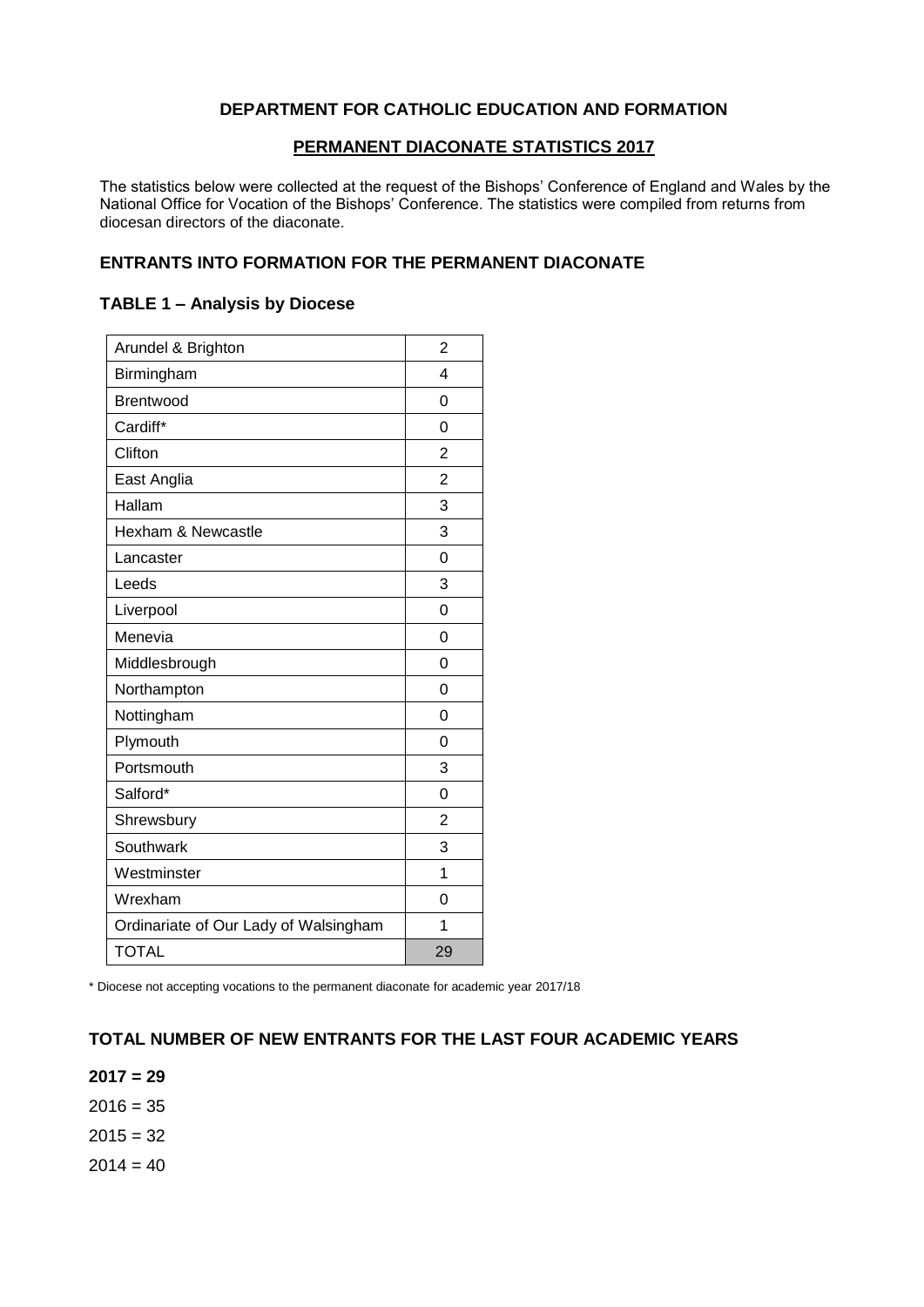# **TABLE 2 – Analysis by Age at Entry**

| Age   | Total |  |
|-------|-------|--|
| 17-30 | 0     |  |
| 31-40 | 3     |  |
| 41-50 | 8     |  |
| 51-60 | 16    |  |
| $61+$ | 2     |  |
| TOTAL | 29    |  |

Average age for entry into formation for the permanent diaconate: 51

# **TABLE 3 – Ordinations and Projected Future Ordinations to the Permanent Diaconate**

| Piojectea        |                |                |                |
|------------------|----------------|----------------|----------------|
| 2017             | 2018           | 2019           | 2020           |
| 1                | 1              | $\mathbf 0$    | $\overline{2}$ |
| $\mathbf{1}$     | 5              | 3              | $\overline{4}$ |
| $\mathbf 0$      | $\overline{2}$ | $\overline{1}$ | $\mathbf 0$    |
| $\mathbf 0$      | $\mathbf 0$    | $\overline{0}$ | $\mathbf 0$    |
| $\mathbf{1}$     | $\overline{1}$ | $\overline{0}$ | $\overline{0}$ |
| $\mathbf 0$      | $\mathbf 0$    | 3              | $\mathbf 0$    |
| $\mathbf 0$      | $\overline{2}$ | $\mathbf 0$    | 1              |
| $\mathbf 0$      | 3              | $\mathbf{1}$   | $\mathbf 0$    |
| $\overline{1}$   | $\mathbf 0$    | $\overline{0}$ | $\mathbf 0$    |
| 0                | $\overline{0}$ | $\overline{0}$ | $\overline{2}$ |
| 0                | $\mathbf 0$    | $\mathbf 0$    | $\mathbf 0$    |
| $\mathbf 0$      | $\mathbf 0$    | $\mathbf 0$    | $\mathbf 0$    |
| 0                | $\overline{0}$ | $\overline{0}$ | $\overline{0}$ |
| $\mathbf{1}$     | $\overline{1}$ | $\mathbf{1}$   | $\mathbf 0$    |
| 0                | $\overline{4}$ | $\mathbf 0$    | $\overline{2}$ |
| $\mathbf 0$      | $\mathbf 0$    | $\mathbf 0$    | $\mathbf 0$    |
| 1                | 5              | 3              | $\mathbf 0$    |
| $\mathbf 0$      | $\mathbf 0$    | $\overline{0}$ | $\mathbf 0$    |
| $\overline{2}$   | $\overline{2}$ | $\overline{1}$ | $\mathbf 0$    |
| $\overline{4}$   | 6              | $\overline{4}$ | 3              |
| 6                | 3              | $\overline{7}$ | $\overline{2}$ |
| 0                | $\mathbf 0$    | $\mathbf 0$    | $\overline{2}$ |
| $\boldsymbol{0}$ | $\overline{0}$ | $\mathbf{1}$   | 3              |
| 18               | 35             | 25             | 21             |
|                  |                |                |                |

*Projected*